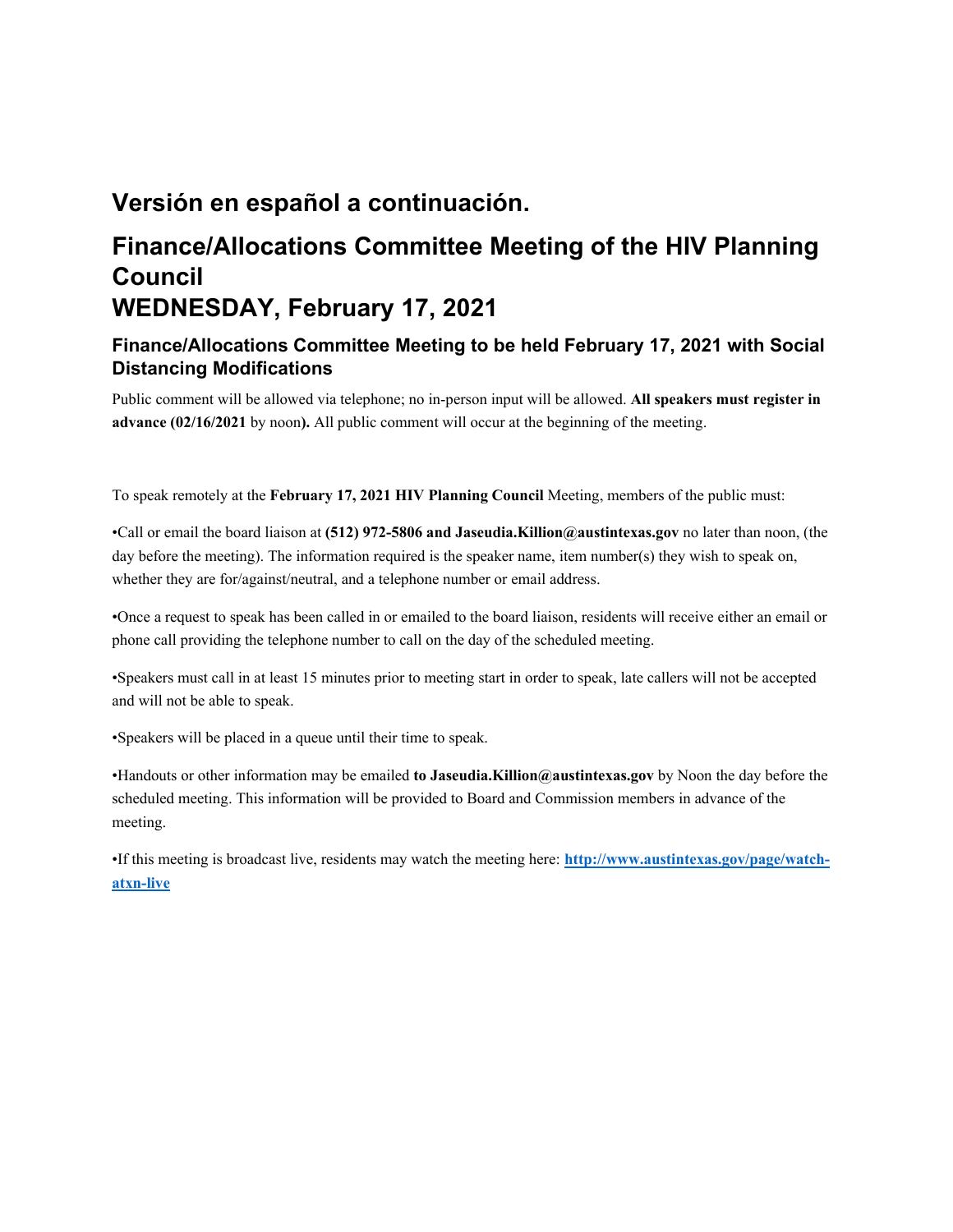# Reunión del **Finance/Allocations Meeting of the HIV Planning Council MONDAY, February 17, 2021**  FECHA de la reunion (**Febrero 17, 2021**)

La junta se llevará con modificaciones de distanciamiento social

Se permitirán comentarios públicos por teléfono; no se permitirá ninguna entrada en persona. Todos los oradores deben registrarse con anticipación (**02/16/2021** antes del mediodía). Todos los comentarios públicos se producirán al comienzo de la reunión.

Para hablar de forma remota en la reunión, los miembros del público deben:

• Llame o envíe un correo electrónico al enlace de la junta en (**512) 972-5806 and Jaseudia.Killion@austintexas.gov** a más tardar al mediodía (el día antes de la reunión). La información requerida es el nombre del orador, los números de artículo sobre los que desean hablar, si están a favor / en contra / neutrales, y un número de teléfono o dirección de correo electrónico.

• Una vez que se haya llamado o enviado por correo electrónico una solicitud para hablar al enlace de la junta, los residentes recibirán un correo electrónico o una llamada telefónica con el número de teléfono para llamar el día de la reunión programada.

• Los oradores deben llamar al menos 15 minutos antes del inicio de la reunión para poder hablar, no se aceptarán personas que llamen tarde y no podrán hablar.

• Los oradores se colocarán en una fila hasta que llegue el momento de hablar.

• Los folletos u otra información pueden enviarse por correo electrónico a **Jaseudia.Killion@austintexas.** antes del mediodía del día anterior a la reunión programada. Esta información se proporcionará a los miembros de la Junta y la Comisión antes de la reunión.

• Si esta reunión se transmite en vivo, los residentes pueden ver la reunión aquí: http://www.austintexas.gov/page/watch-atxn-live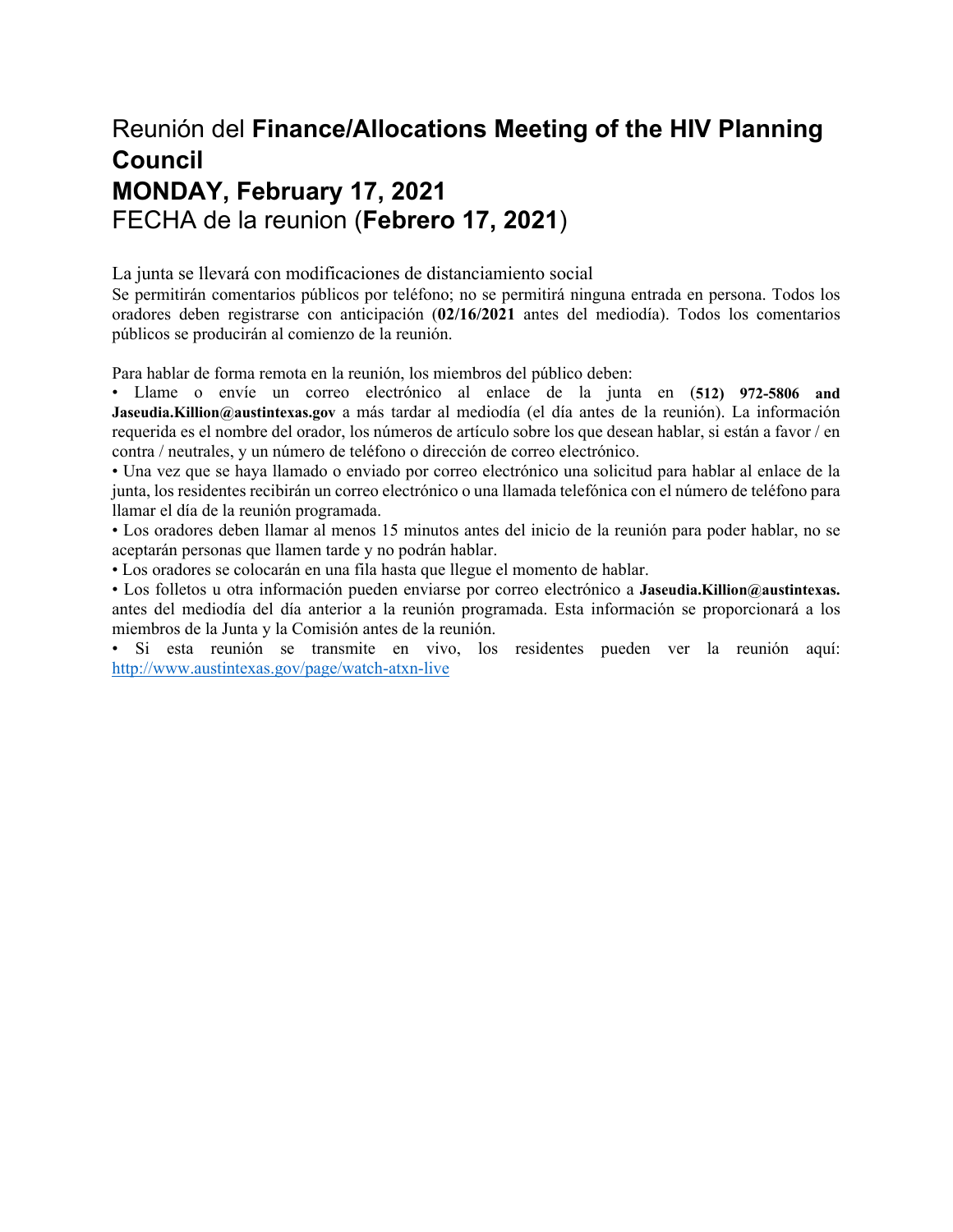## **HIV PLANNING COUNCIL FINANCIAL/ALLOCATIONS COMMITTEE WEDNESDAY 02/17/2021 6:00 PM-8:00 PM VIA VIDEOCONFERENCING**

## **FINANCIAL/ALLOCATIONS COMMITTEE MEMBERS:**

*Committee Chair-Barry Waller, Dennis Ringler, Mattyna Stephens, and A. Daniel Ramos* 

## **AGENDA**

## **CALL TO ORDER**

## **CITIZEN COMMUNICATION**

The first 10 speakers signed up prior to the meeting being called to order will each be allowed a three-minute allotment to address their concerns regarding items not posted on the agenda.

- **1. CERTIFICATION OF QUORUM**
- **2. INTRODUCTION/ANNOUNCEMENTS**
- **3. APPROVAL OF MINUTES**

## **4. ADMINISTRATION AGENT REPORT**

- a. Reallocation $\Lambda$
- b. Request regarding PSRA

## **5. Priority Setting and Resource Allocations (PSRA) Process**

a. Vote to approve Fiscal Year 2022-23 PSRA Tool and Timeline

## **6. PLANNING COUNCIL BUDGET PROPOSALS**

- a. Governance/Membership Committee Requests
	- i. Graphic Designer for STAR Awards
	- ii. Electronic Devices for meetings
- b. Member Requests
	- i. Parliamentarian

## **7. REVIEW ANNUAL CALENDAR**

- a. Review of the work plan calendar for this committee
- b. Training recommendations from committee

### **8. STAFF REPORT**